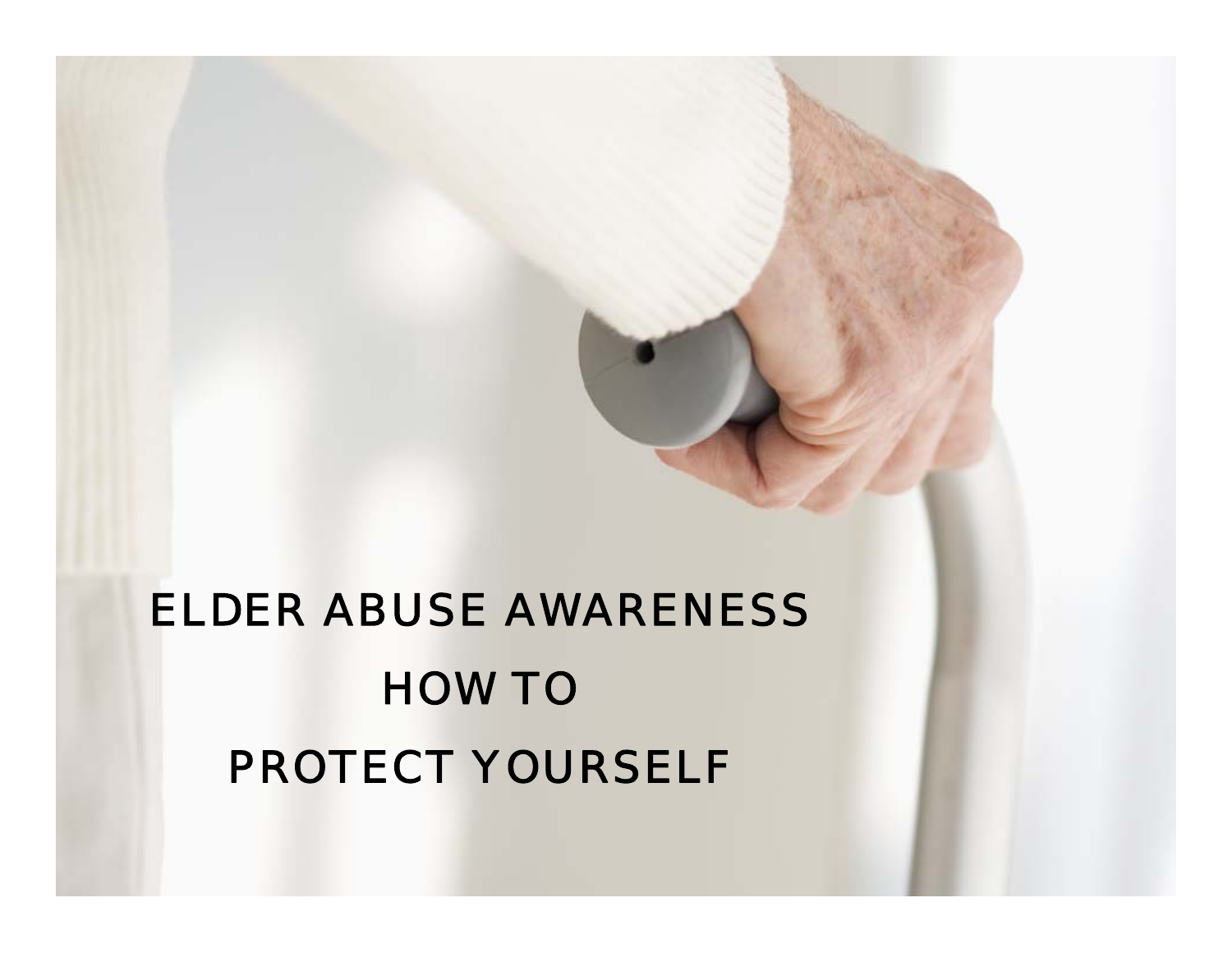# Failing to protect yourself

**Can be a long cold road to recovery**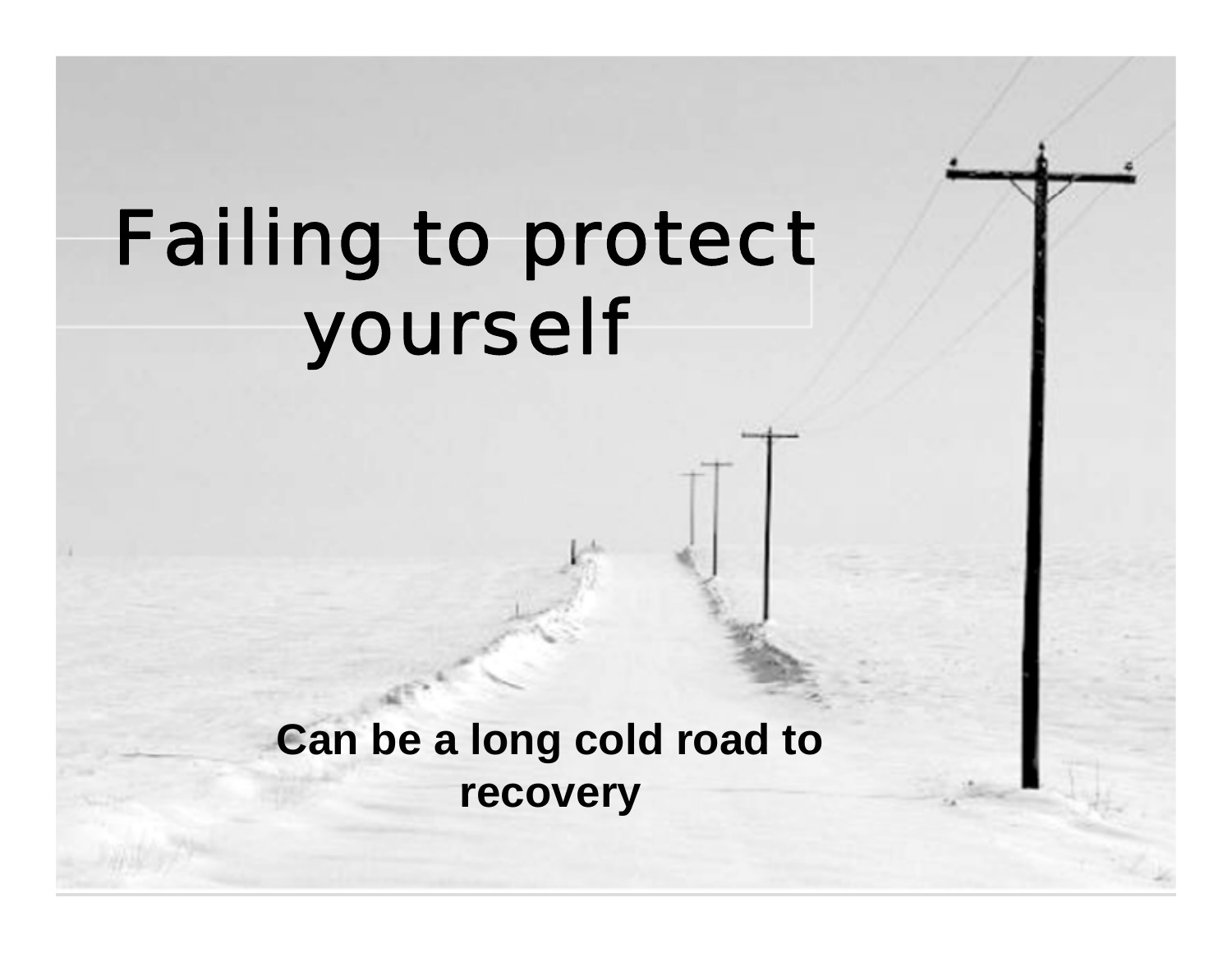# ELDER ABUSE DEFINED

• Umbrella term referring to any knowing, intentional, or negligent act by a caregiver or any other person that causes harm or a serious risk of harm to a vulnerable adult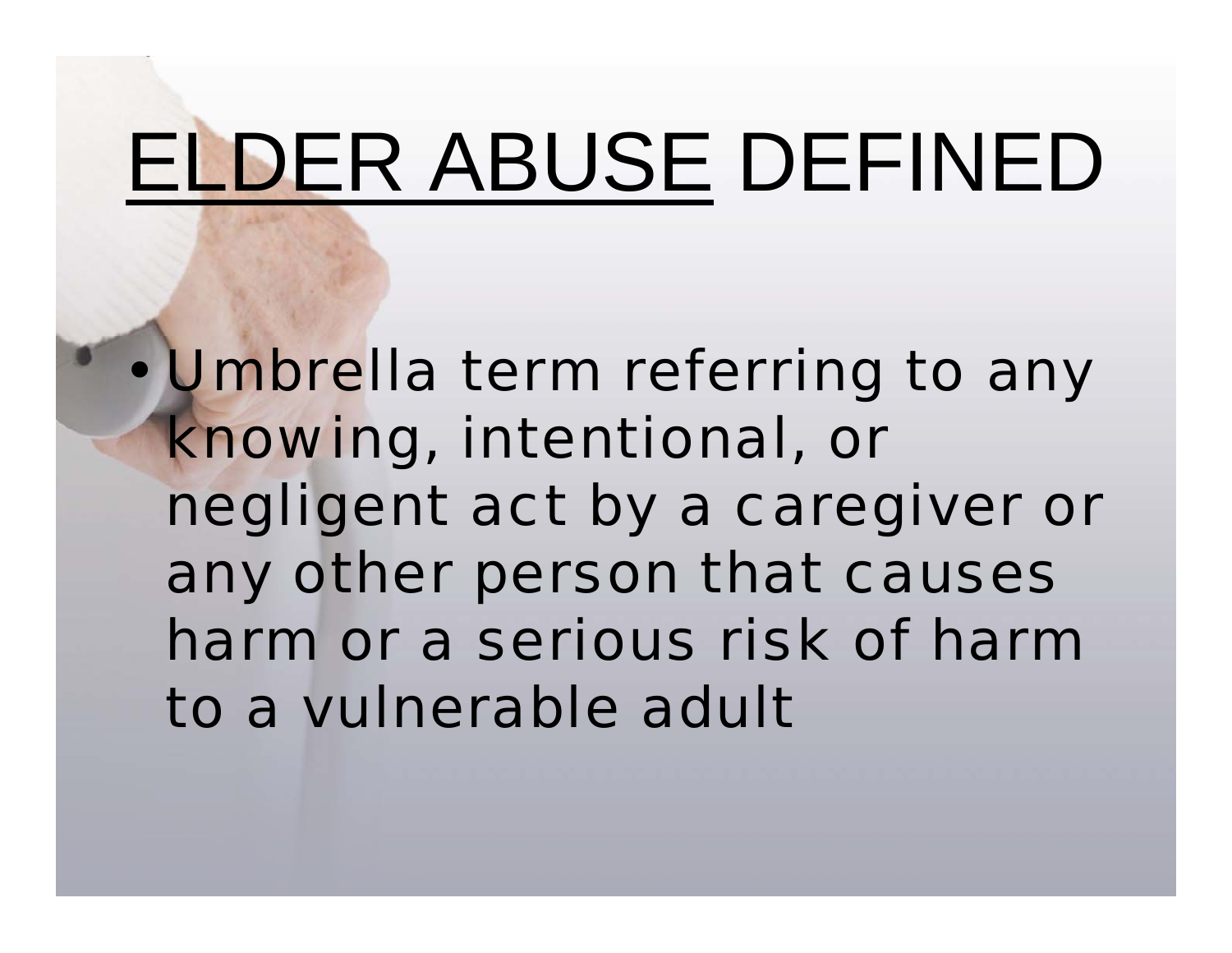# QUICK FACTS

- Current estimate = 80,000 Michigan citizens, age 60 and older, are victims
- By 2010 Michigan could be faced with over 100,000 cases.
- 75% of all victims are female
- 80% of all victims have incomes under \$10,000 per year
- Average age of abused senior is 75
- The family is the single greatest source of elder abuse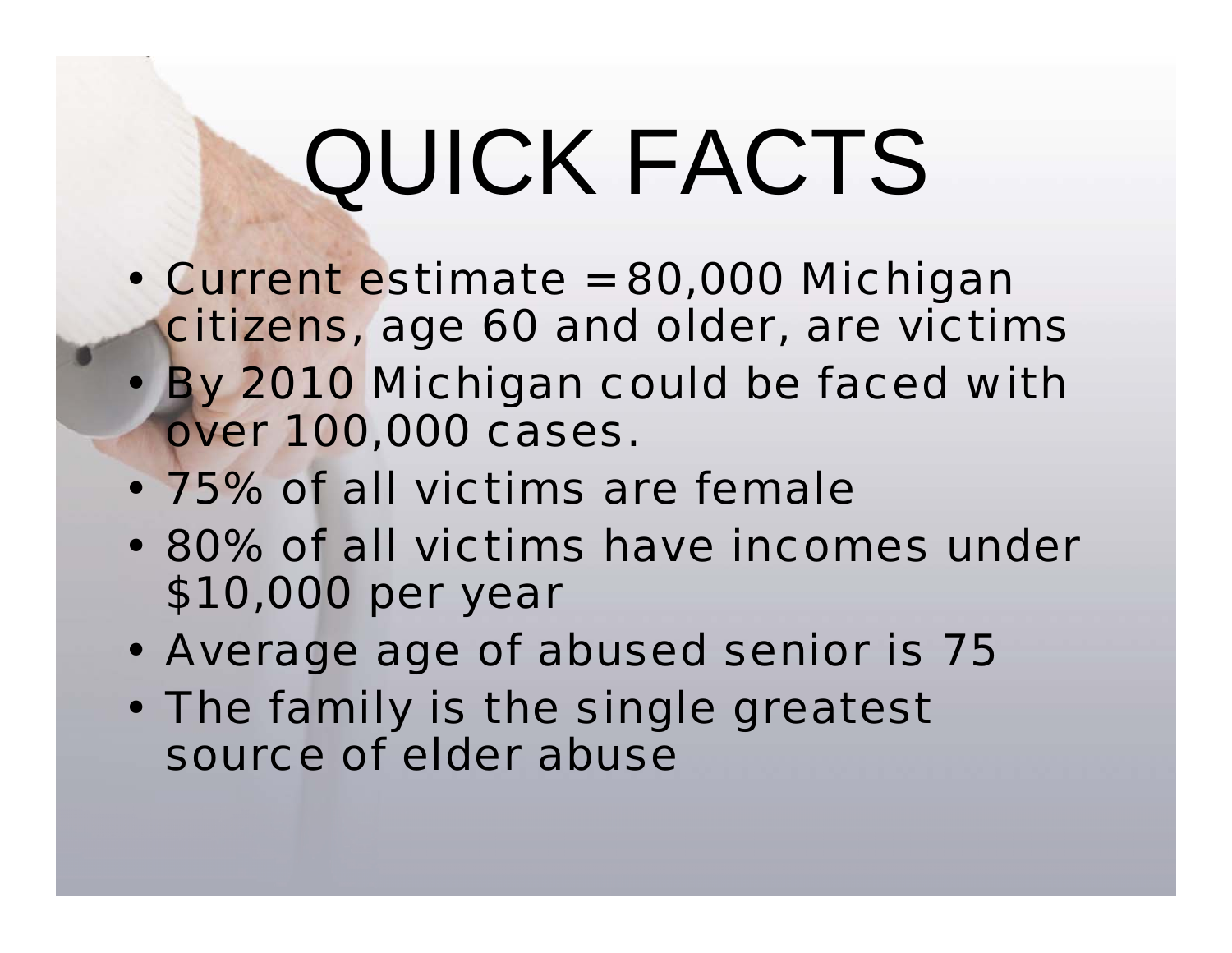# TYPES OF ELDER ABUSE

- Physical Abuse = physical force resulting in bodily injury, physical pain, or impairment; includes but not limited to slapping, striking, burning and pinching
- Sexual Abuse = unwanted touching, fondling, or sexual activity, when threatened or forced without consent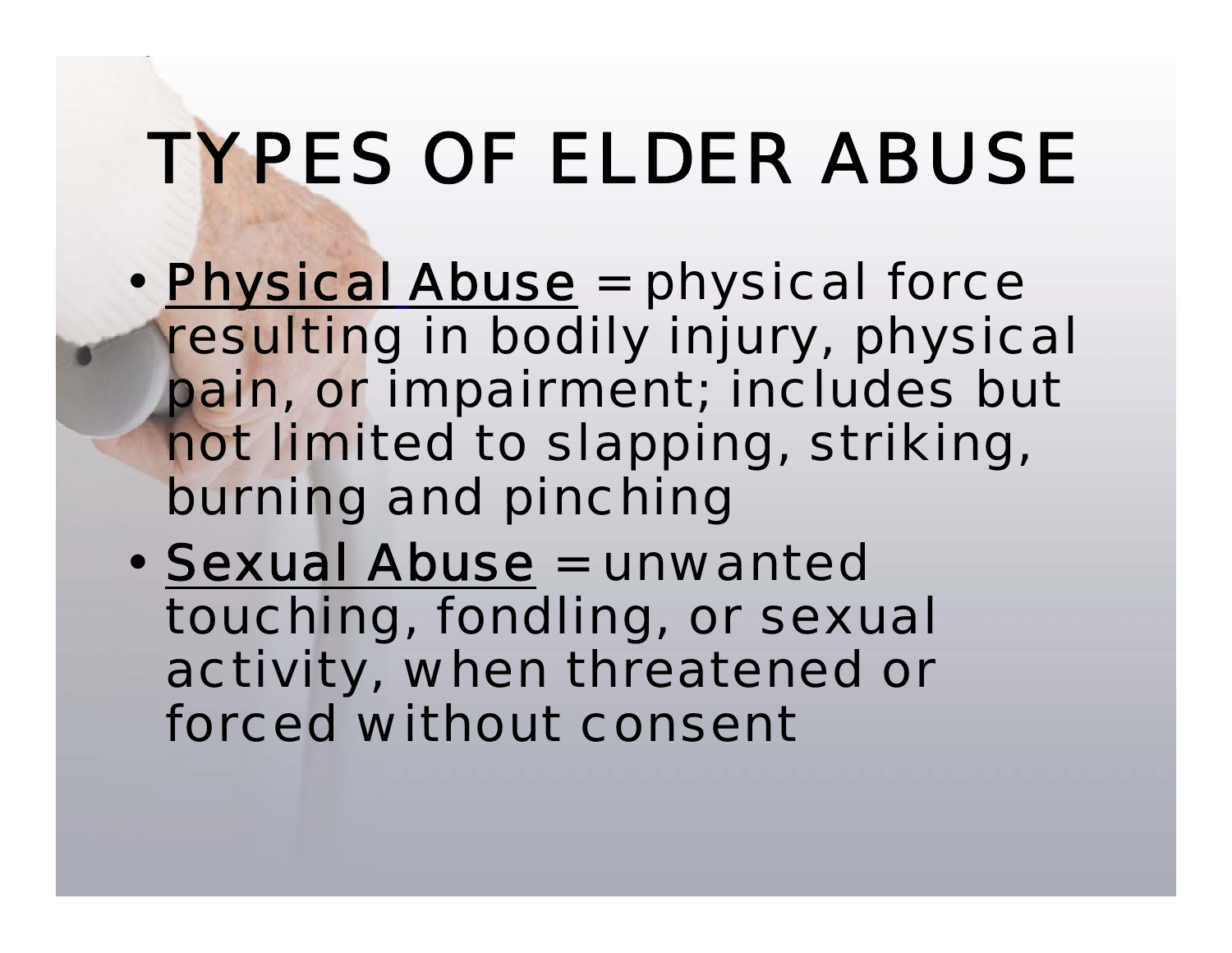# TYPES OF ELDER ABUSE

- Psychological Abuse = Verbal threats, intimidation, humiliation, harassment, name-calling or insults, forced isolation from friends or family.
- Neglect = Allowing self neglect, refusing to care for an elderly person who is unable to care for him/herself (withholding food, medicine, shelter, hygiene, physical assistance, or complete abandonment)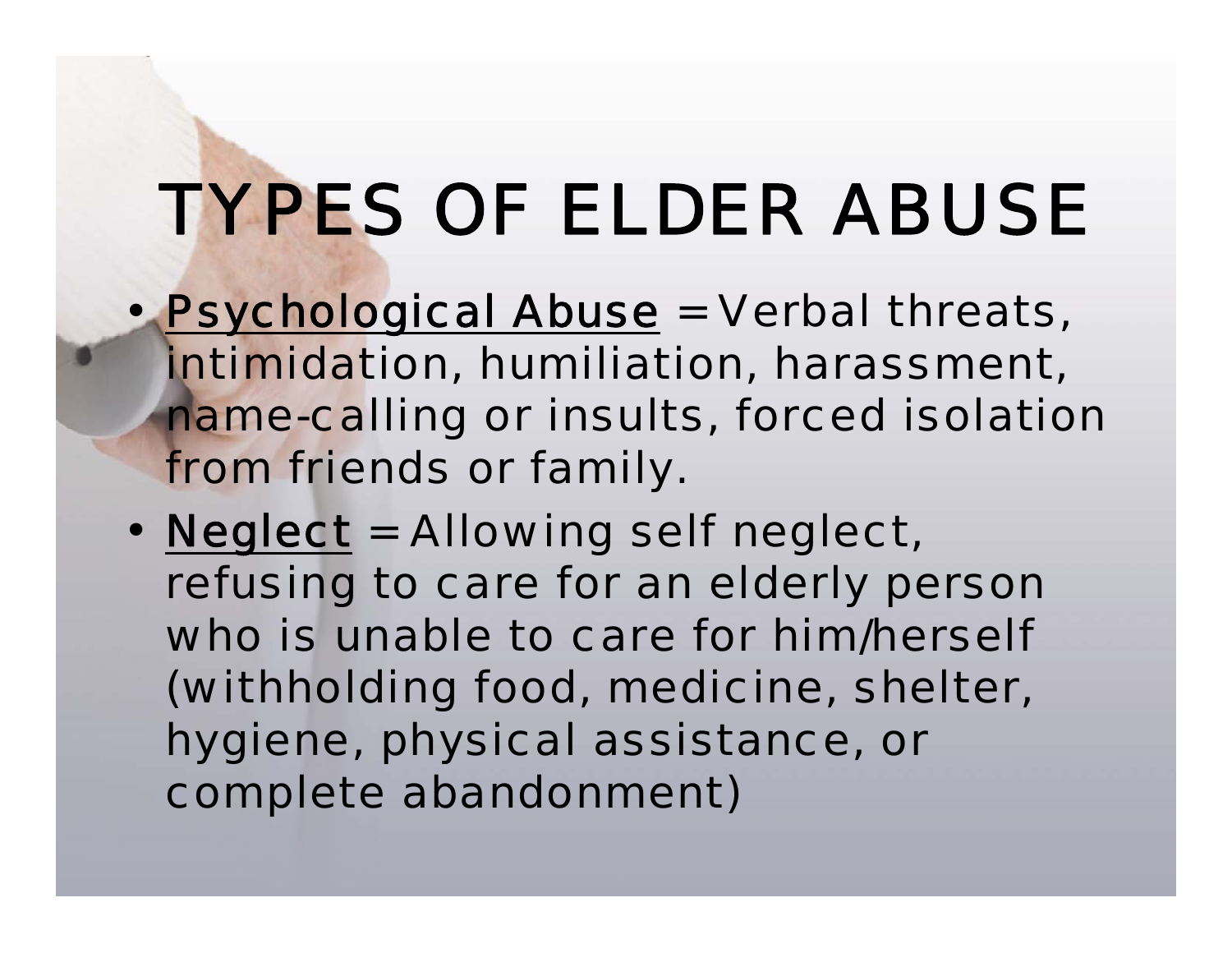## TYPES OF ELDER ABUSE

- Financial Exploitation = Illegal or improper use of funds, property or assets for another person's gain
	- Forging a senior's signature
	- **Misusing or stealing an older person's** money or possessions (homes, cars etc.)
	- Coercing or deceiving a senior into signing any document (contract, will, etc.)
	- Improper use of conservatorship, guardianship, or power of attorney
	- Joint bank accounts always a potential problem
	- Any type of intentional fraud for financial gain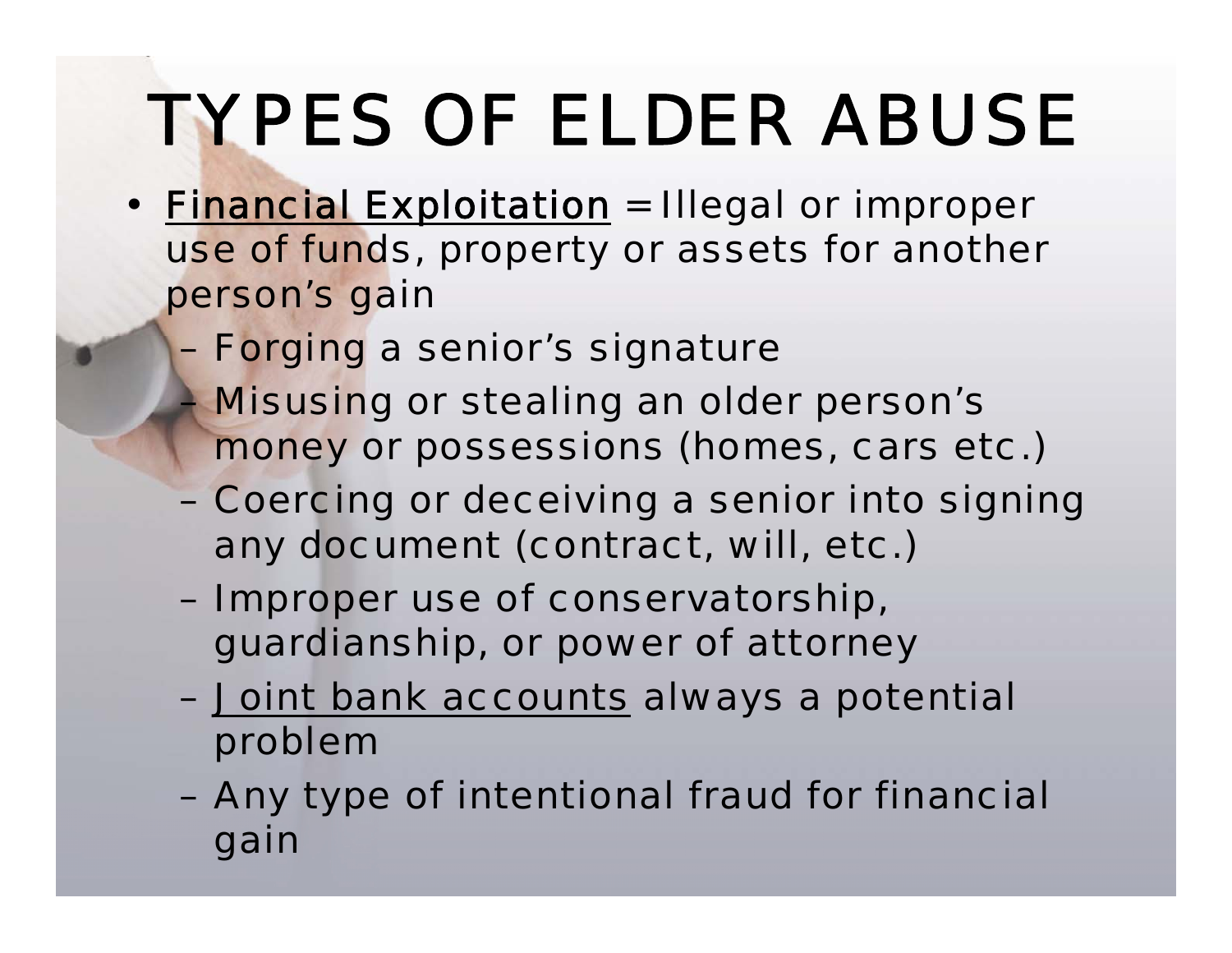# RECENT TRENDS

- **Many seniors are being exploited by con artists, unscrupulous companies, caregivers and even more disturbing their own family members**
	- **We are not seeing new trends in crimes just the victims of those crimes**
	- **Same old scams with different venues and targets**
		- **INTERNET, PHONE SOLICITATIONS, IDENTITY THEFT: TECHNO THIEFS**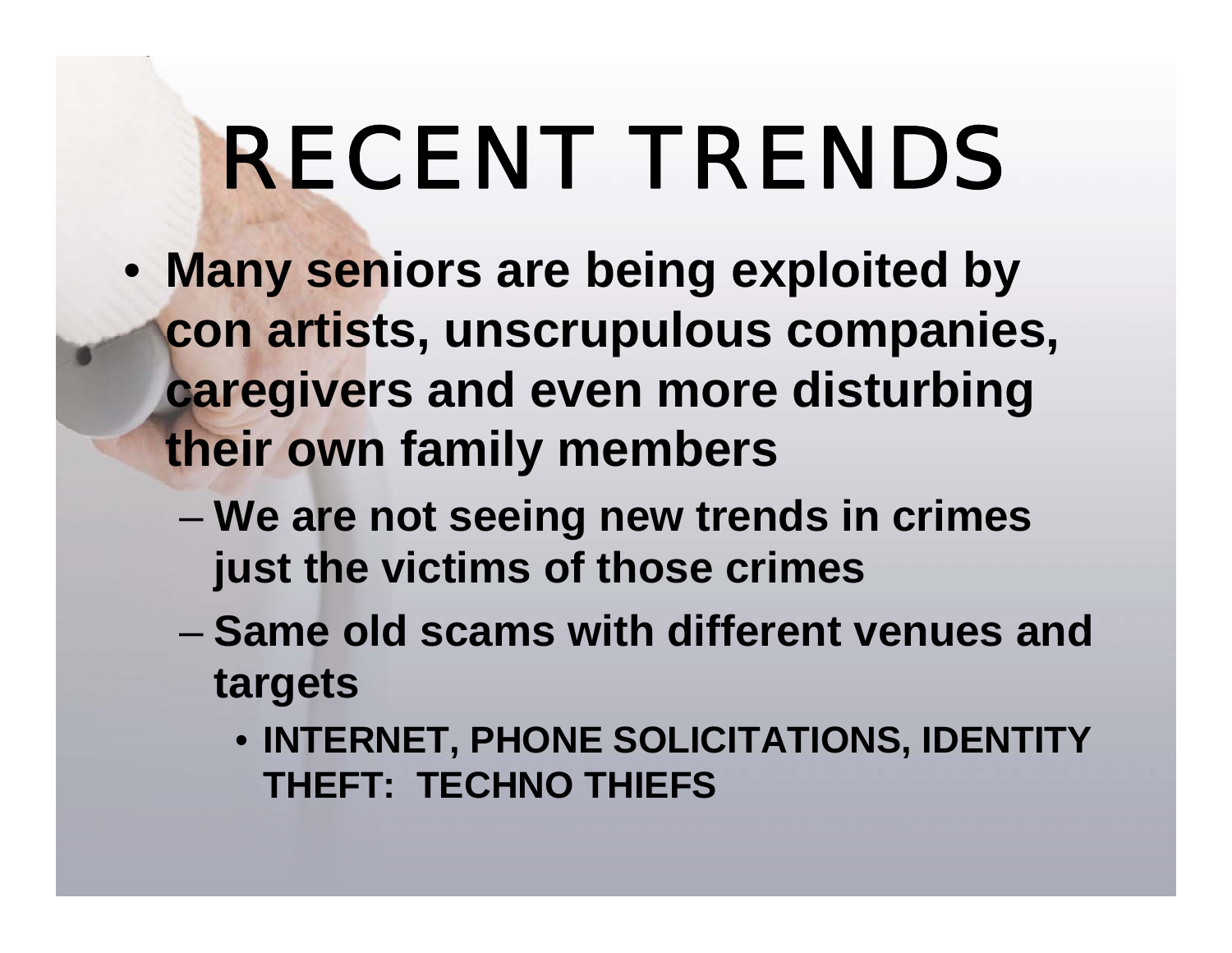# FUTURE TRENDS

- Is it on the Rise?
	- In 2000 = 35 Million persons 65 or older
	- In 2030 = 70 Million persons 65 or older (U.S. Census Bureau)
	- Incidents will rise based on shear numbers
	- Increased education and awareness will add to the number of incidents reported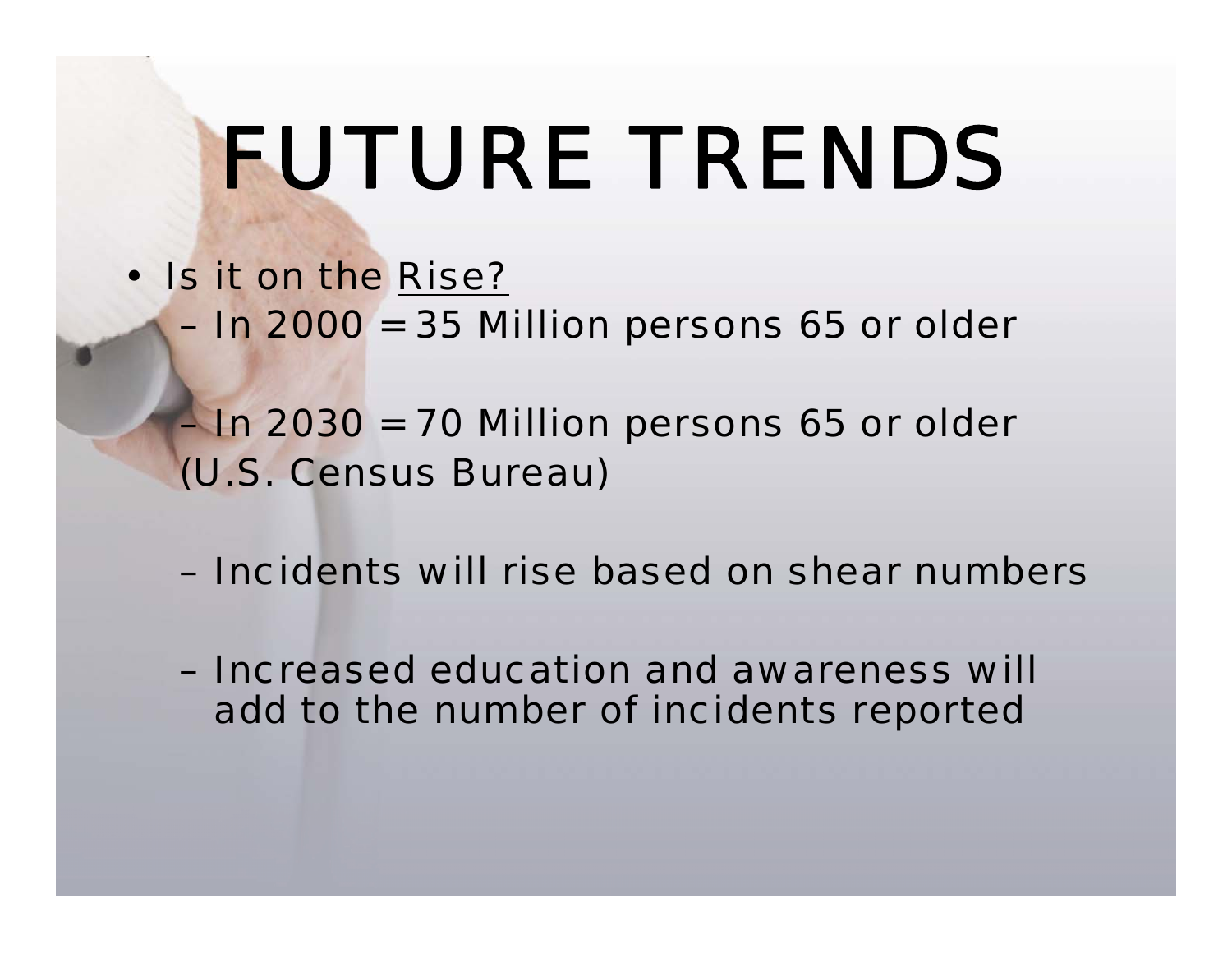# FUTURE TRENDS

- Multi-disciplinary approach will be needed to combat elder abuse
	- Doctors, lawyers, social workers, care givers, police, fire, paramedics, financial officers, accountants, all need to be trained on the signs of elder abuse and how to report it.
	- Police have misconception that financial<br>exploitation is a "civil" or "family" matter not a criminal offense (lack of training)
	- All suspected cases MUST be reported and investigated by law enforcement
	- \*\*\*\* Seniors have the right to make bad decisions and they can refuse assistance if deemed competent.\*\*\*\*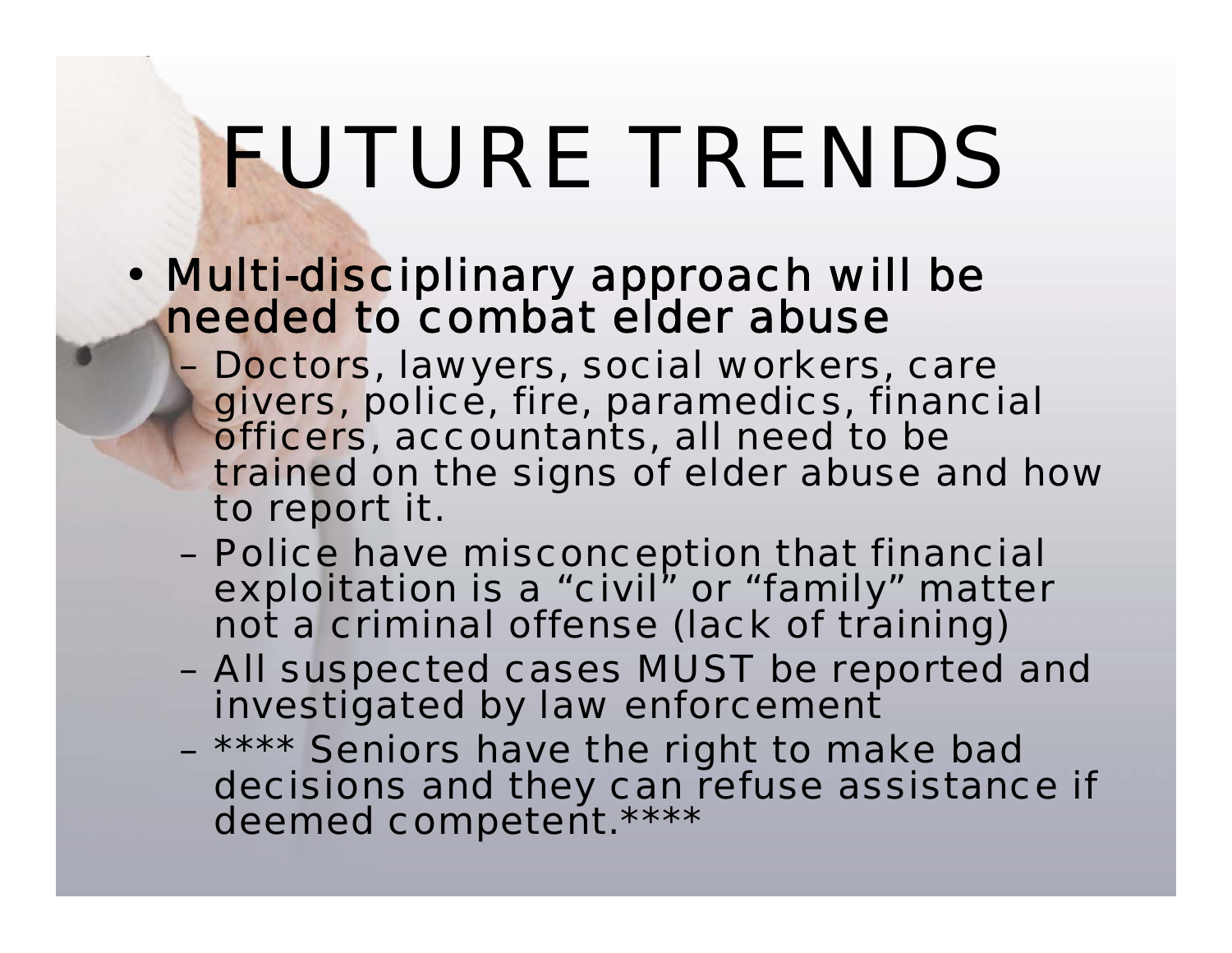## DEVASTATING CONSEQUENCES

- Seniors can not recover as quickly as a younger person, especially when it involves a significant financial loss
	- Without financial resources, you can lose everything you have worked so hard to obtain and maintain
	- Can suffer from declining physical, emotional and psychological well being; depression, reliance on public benefits and in extreme cases death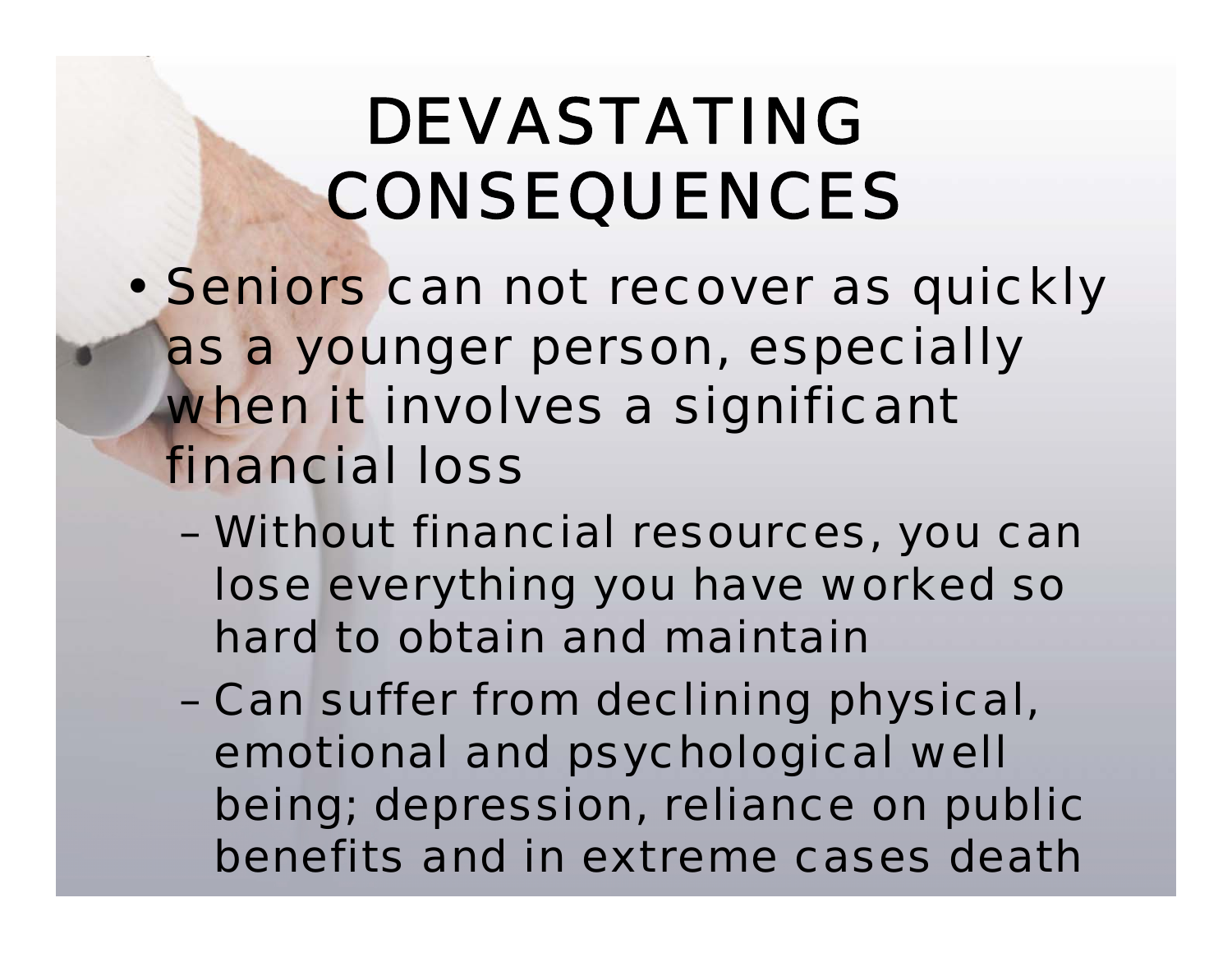## TARGETING THE ELDERLY

- Trusting nature, vulnerable, innocent, give a seemingly caring person the benefit of the doubt
- May be alone, isolated, often dependent on assistance from caregivers and family
- May have that comfortable "nest egg", better line of credit, home equity, or other financial resources
- Reluctant to report crimes; too embarrassed to report crime to family, friends, police
- Fear of being seen as incompetent or unable to care for your own finances or other needs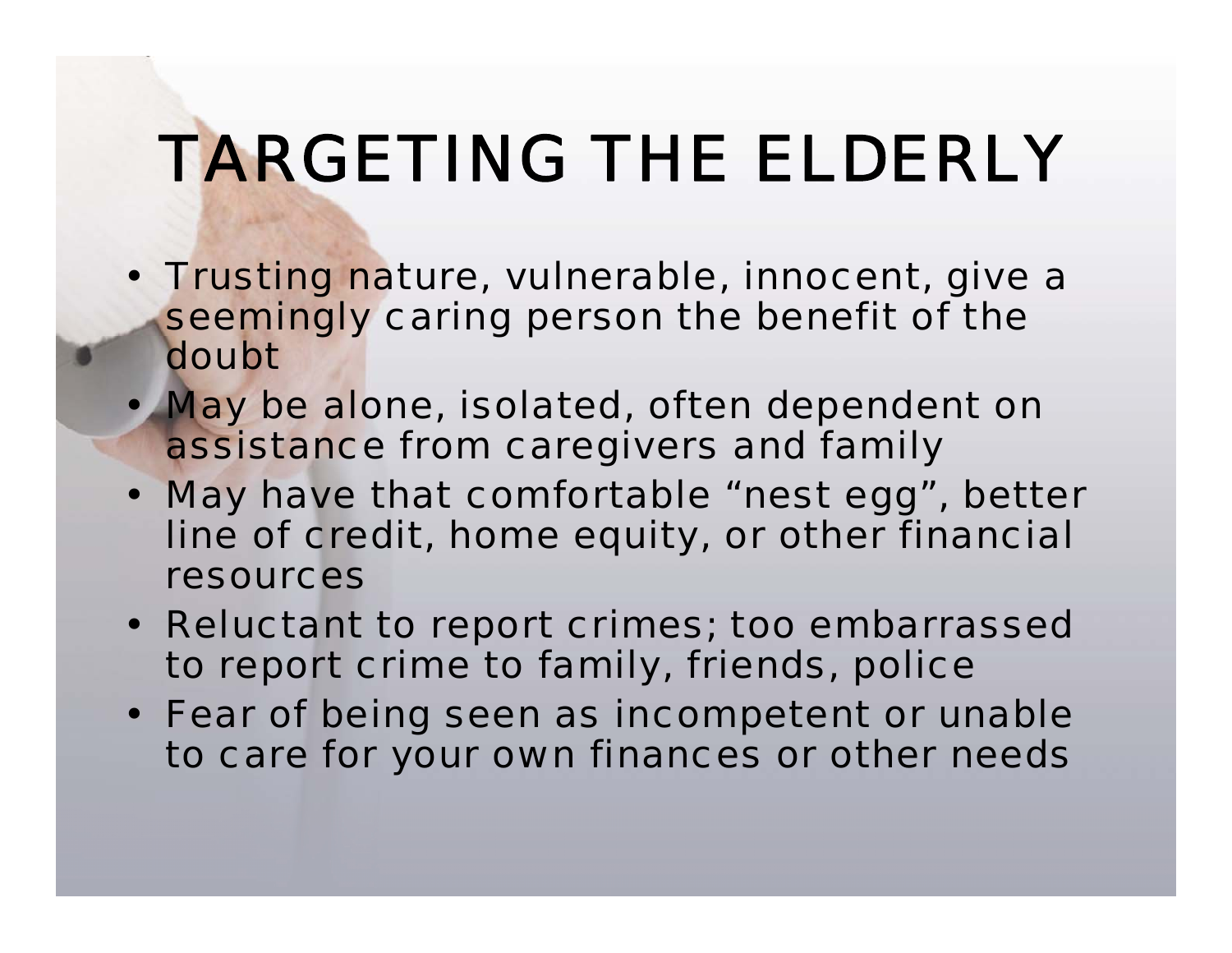#### *\** **First Type of Perpetrator:**

¾"*Predators*" = folks who purposefully seek out elder victims by preying on their vulnerability: Con-artists, scammers, contractors (gypsies), phone solicitors etc.

- ¾Unknown to the victim
- ¾May prey on victim's fear or medical conditions, isolation, loneliness, boredom
	- $\triangleright$  Get rich quick schemes
	- ¾ Goods or services never intended to be provided, or if they are provided done in a shoddy manner (roofers, black top, home repairs, handyman, salesman)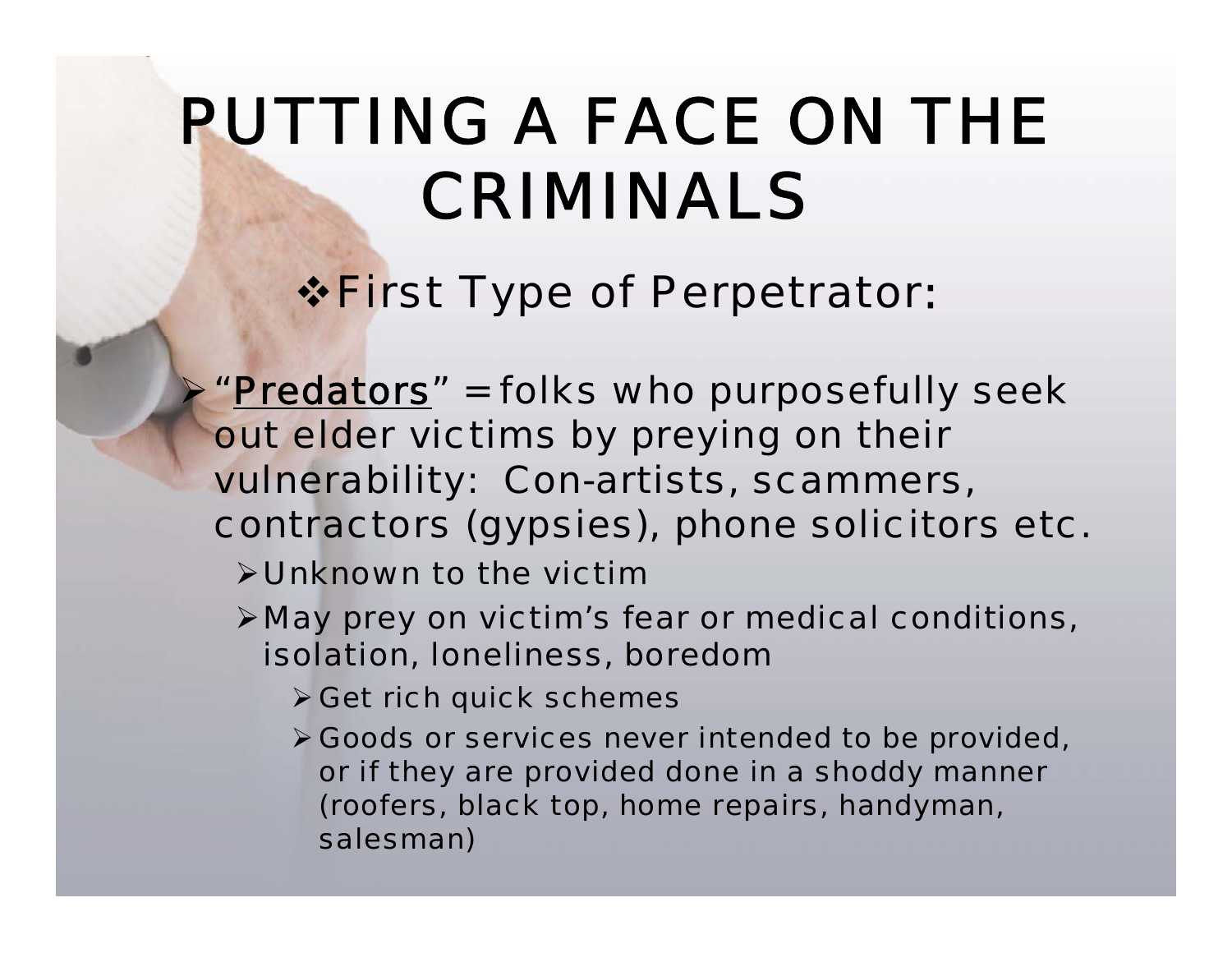#### $\blacktriangleright$ **Predator's continued:**

 $\blacktriangleright$ 

#### ¾ **Prizes and sweepstakes (Foreign Lotteries)**

- ¾ **They'll send you a check to cover fees you will owe upon transfer of your winnings. Their Check is counterfeit, you will deposit it and withdraw your funds to wire overseas in order to claim winnings.**
- $\blacktriangleright$ **You CAN NOT win a lottery you never entered**

#### **Nigerian Fraud Letter/Inheritance Scam**

- $\blacktriangleright$  **Hiding money from corrupt government, need your assistance (of all the people in the world they need your assistance) to hide or transfer money and you will make a profit**
- $\triangleright$  **Deposit counterfeit check to send less sum back to originator and you keep the "extra" money**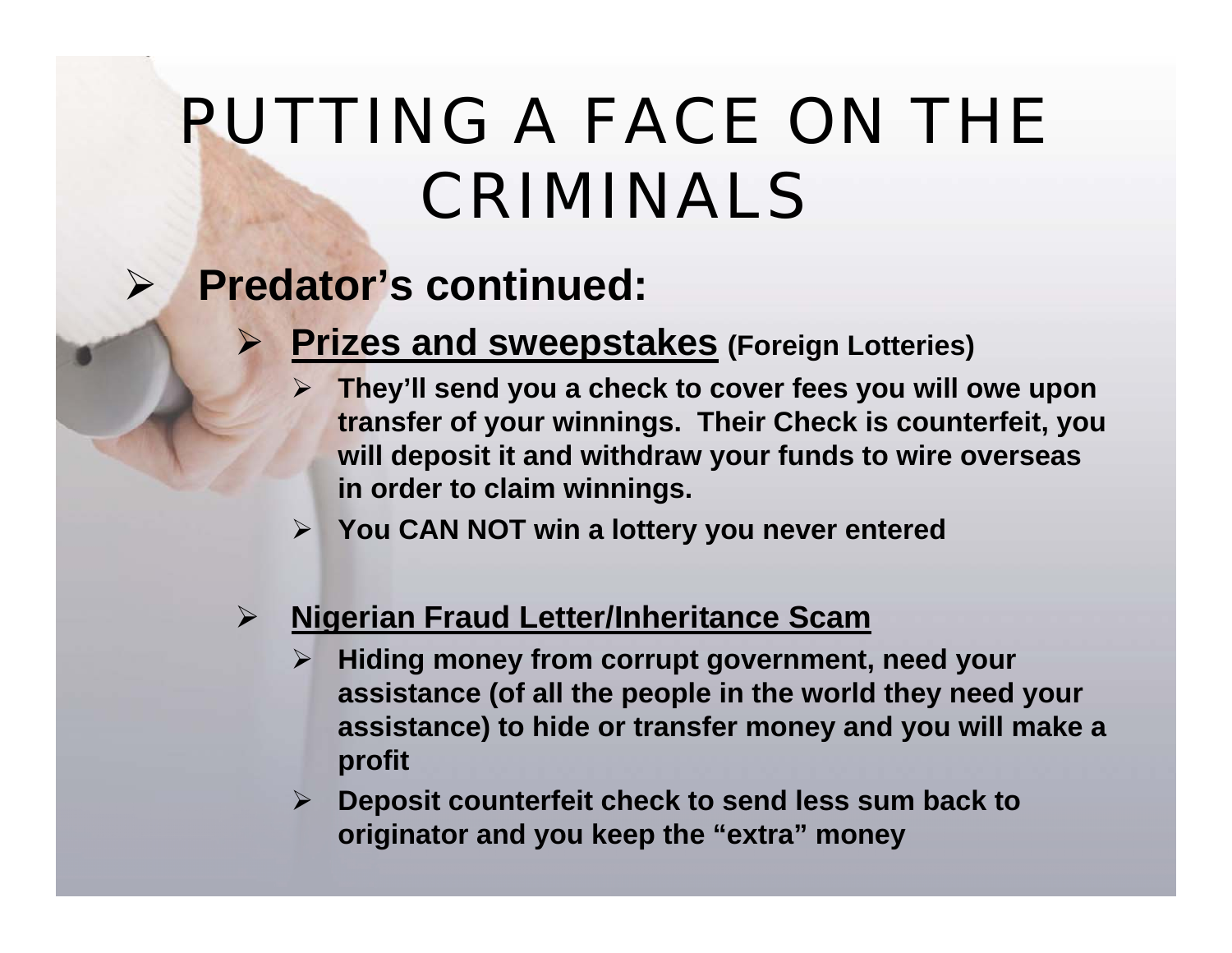#### ¾Predators continued:

#### ¾Home Improvement Scams (Gypsies)

- ¾Roof Repairs, driveway resurfacing, windows
- ¾Offer array of home improvements with advanced deposit for work
- ¾Fail to perform work completely, start but do not finish, or do substandard work which ends up costing you more money to repair their repairs
- ¾They are usually transients, moving from community to community, State to State, summer and fall months.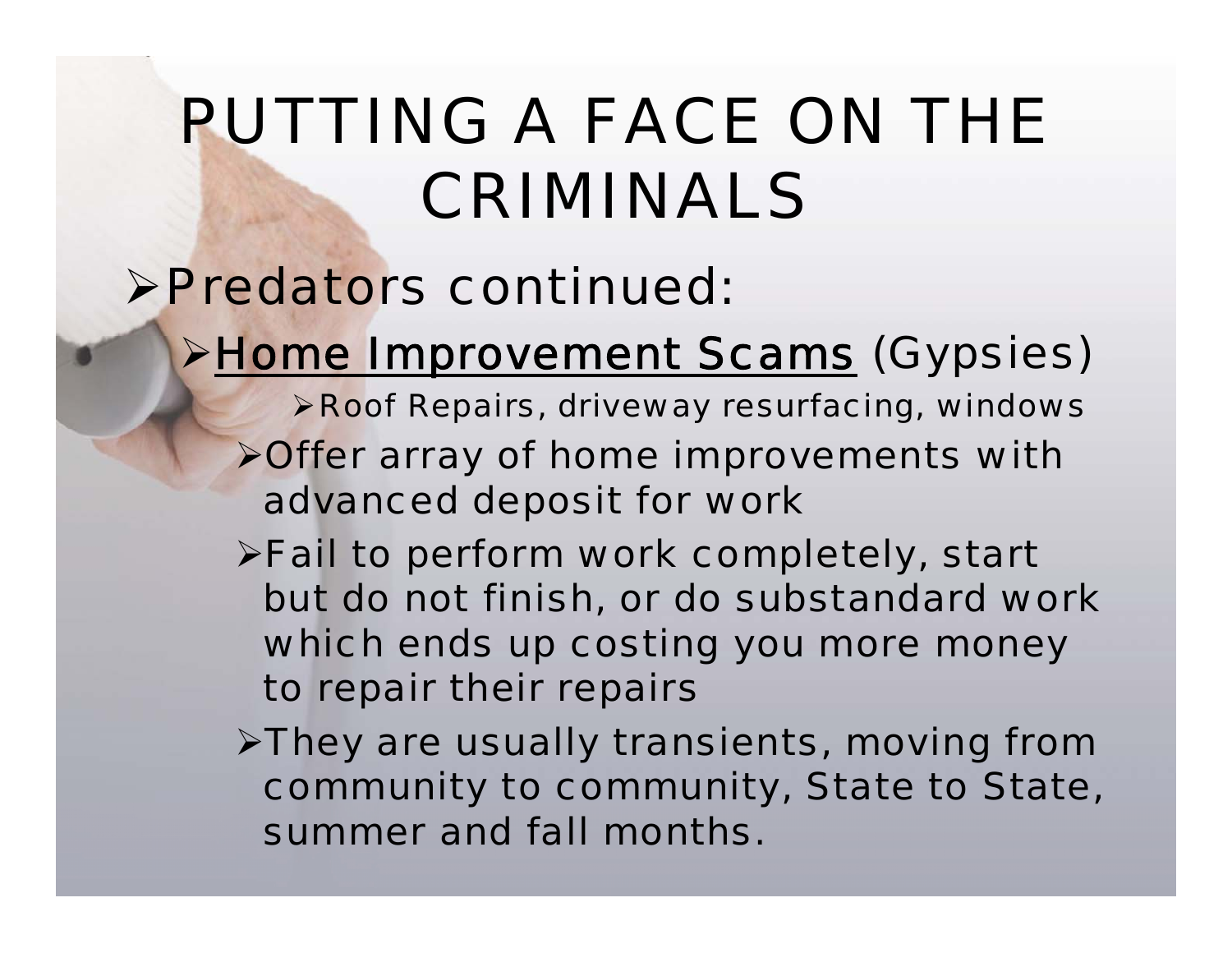#### ¾Predators continued:

#### **Example 11 Fig. 5 Fig. 7 Fig. 7 Fig. 7 Fig. 7 Fig. 7 Fig. 7 Fig. 7 Fig. 7 Fig. 7 Fig. 7 Fig. 7 Fig. 7 Fig. 7 Fig. 7 Fig. 7 Fig. 7 Fig. 7 Fig. 7 Fig. 7 Fig. 7 Fig. 7 Fig. 7 Fig. 7 Fig. 7 Fig. 7 Fig. 7 Fig. 7 Fig. 7 Fig. 7**

- ¾Email (phishing) & phone solicitation scams entice you to give personal pertinent financial information
- ¾Medicare / Health Care Fraud Using credit and atm cards for personal financial gain
- ¾\*\*Banking scams portraying protection from ID theft\*\*
- ¾Mortgage Fraud
- ¾Social Security scams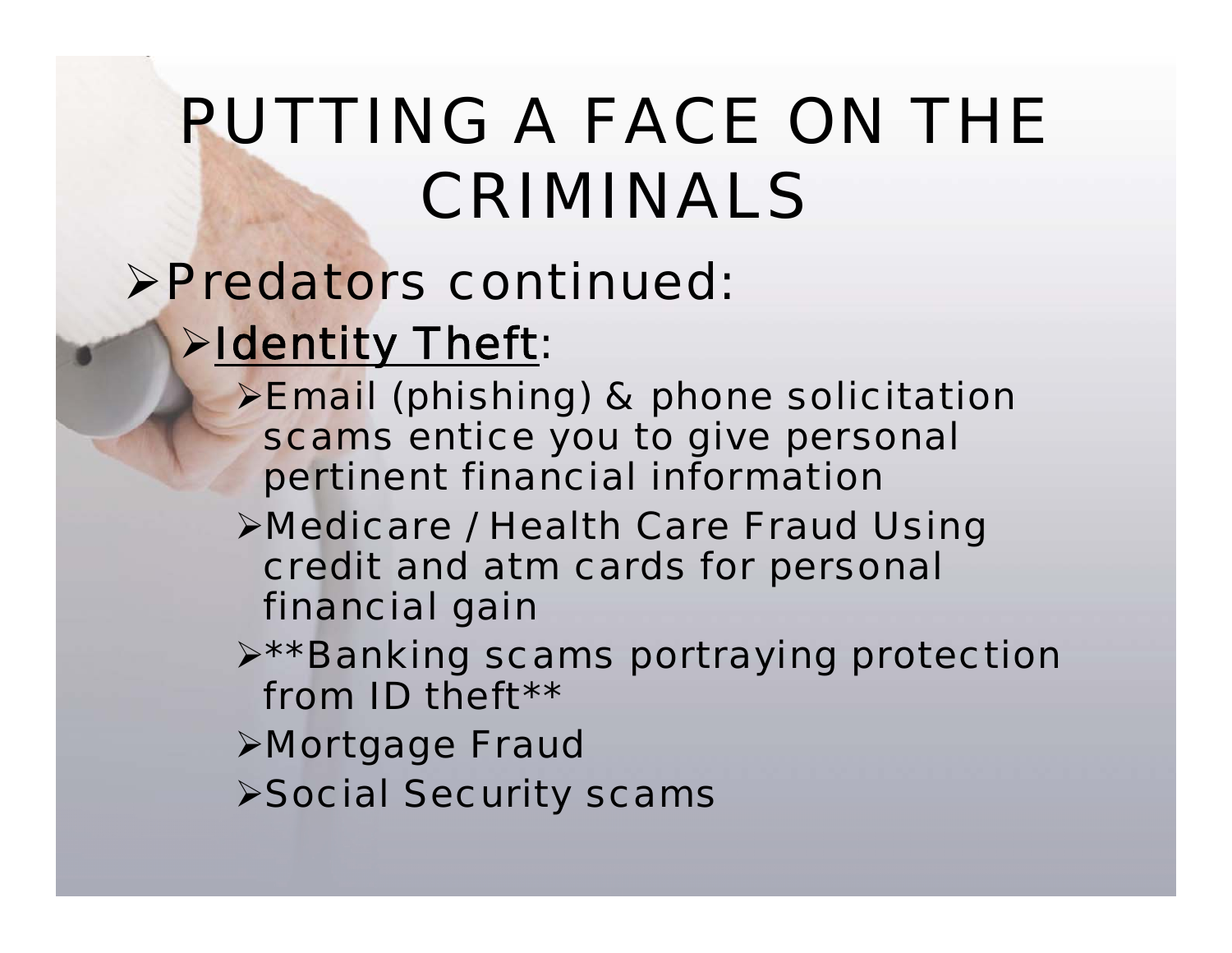#### **❖ Second Type of Perpetrator**

 "*Opportunists*" = family members, friends, or caregivers who may have good intentions but "rationalize" small betrayals

Use of credit cards for personal expenses Use of vehicle or other assets for personal needs Taking loans or gifts

 Classic pattern (s) will increase into outright financial abuse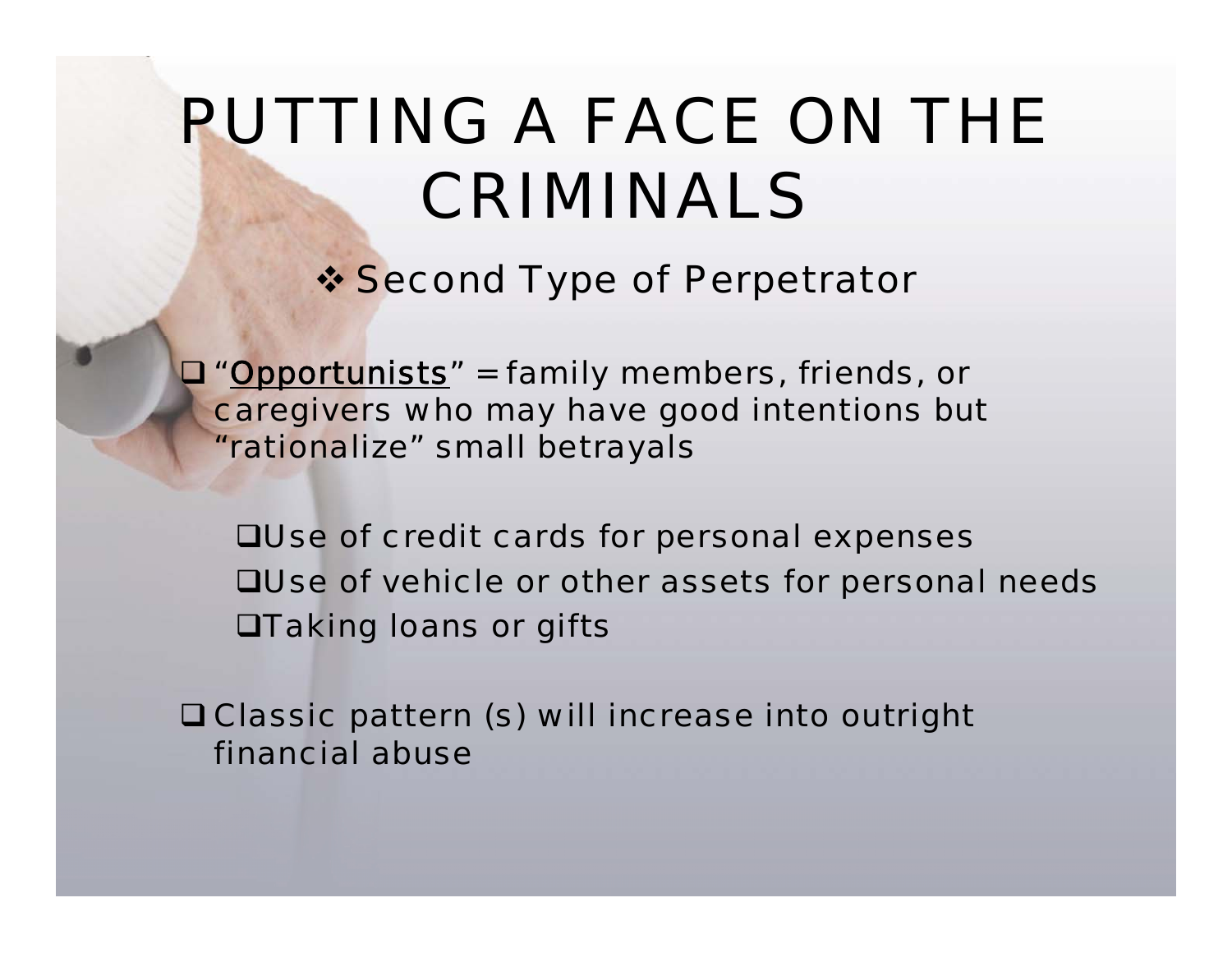- Opportunists Continued:
	- **Q Often have a position of trust and** ongoing relationship with the senior
	- **Q Tactics include:** 
		- **O**Intimidation
		- **ODeceit**
		- **OCoercion**
		- Emotional Abuse
		- **DEmpty Promises**
		- Threaten to leave / abandon senior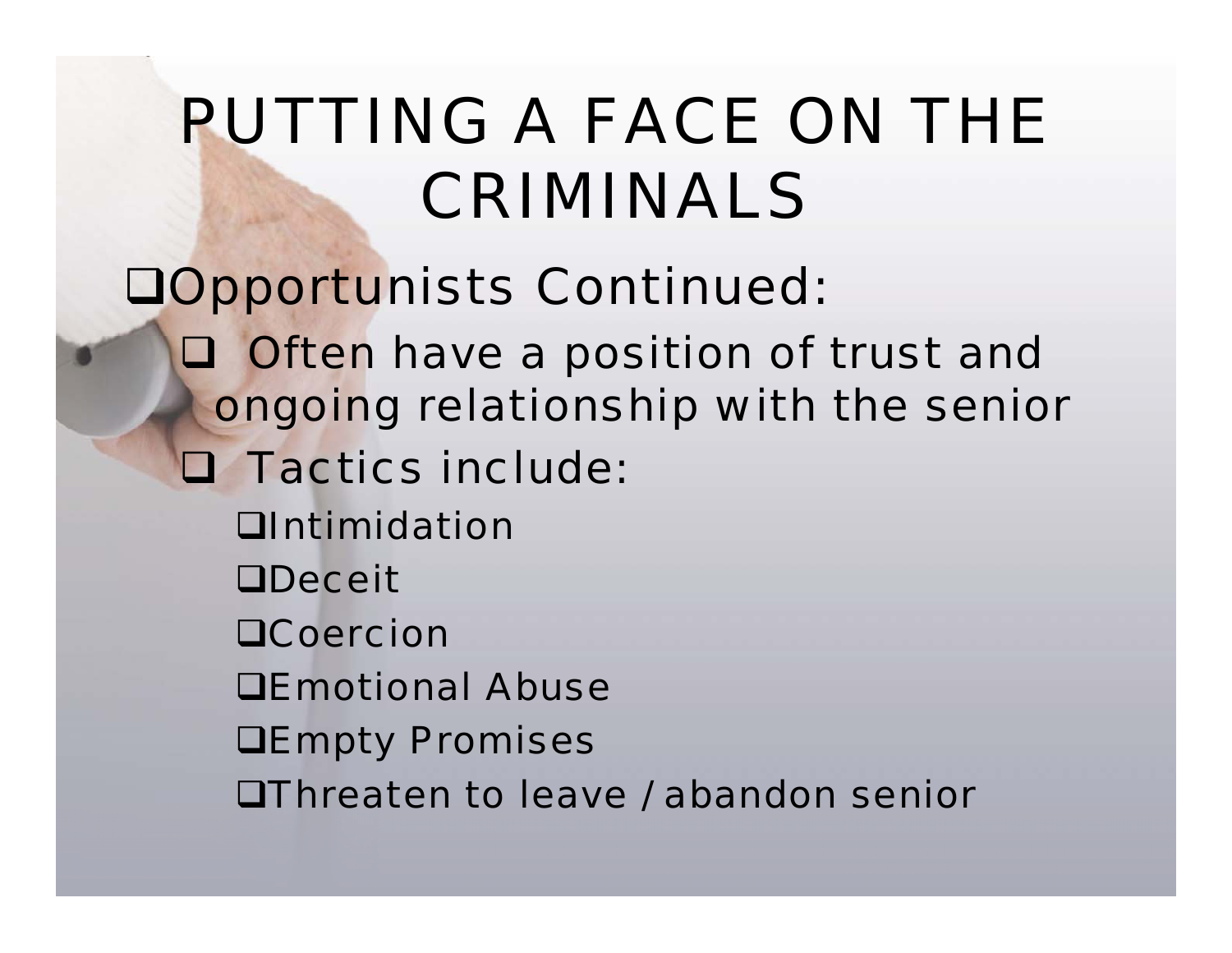#### Opportunist Continued:

#### Most Common Offenders

- **QAdult Children**
- Grandchildren, siblings, caregivers, neighbors are included:

 $\square$  substance abuse, mental illness and gambling addiction often seen in offender

#### Methods Include:

- **OSimply stealing the seniors money / checks**
- Borrowing money repeatedly no intent on paying it back
- Forging a senior's signature to cash checks
- Coercing senior to sign blank checks for future bills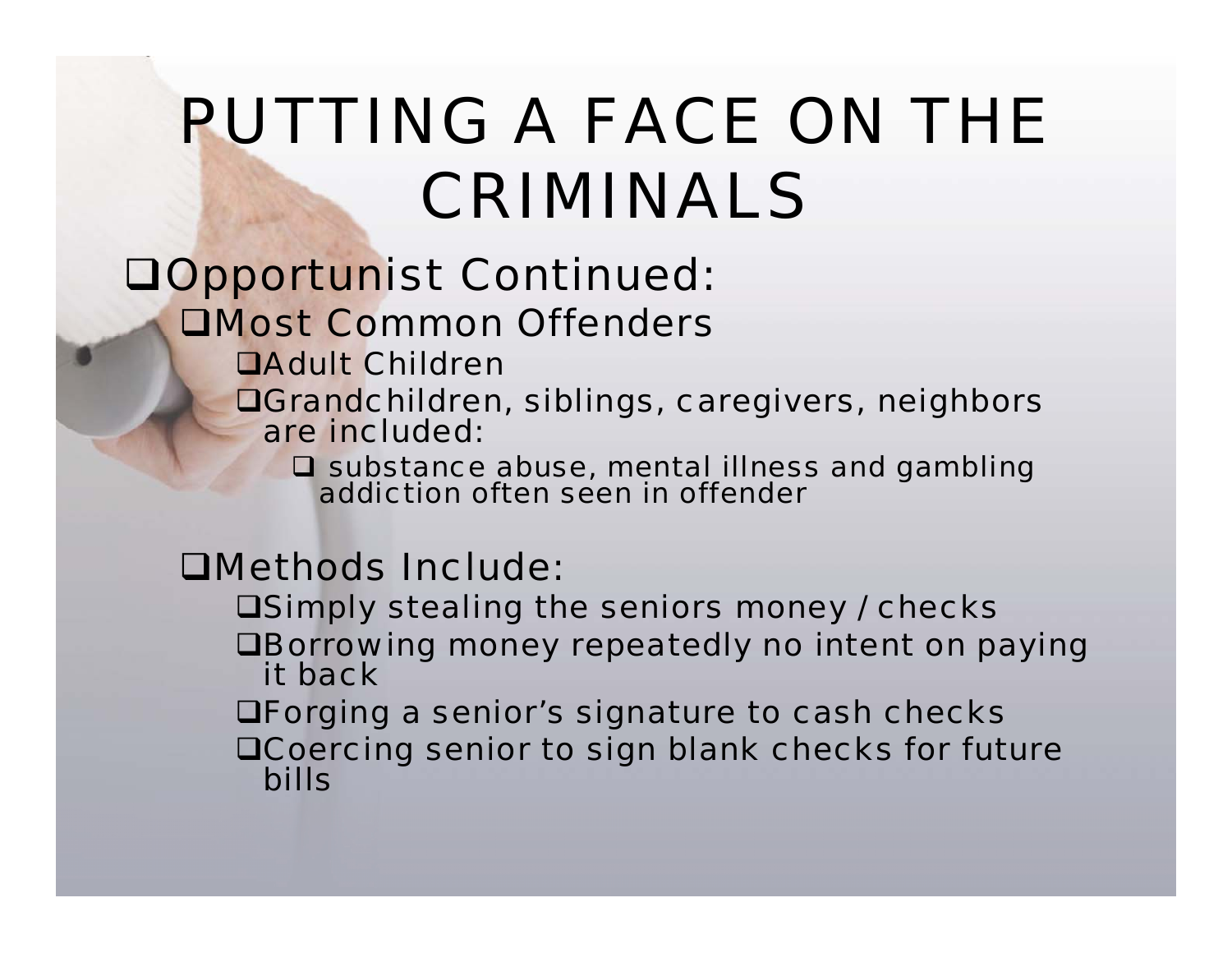#### Opportunist Continued:

- Joint bank accounts (without restrictions) **DATM** cards
- **OConvince senior to allow them control over** their day to day finances and expenses
- Trusted by others in the senior's life (no way their own child would steal from them)
- Often investigations reveal other types of abuse as well
- **QImproper / scandalous use of power of** attorney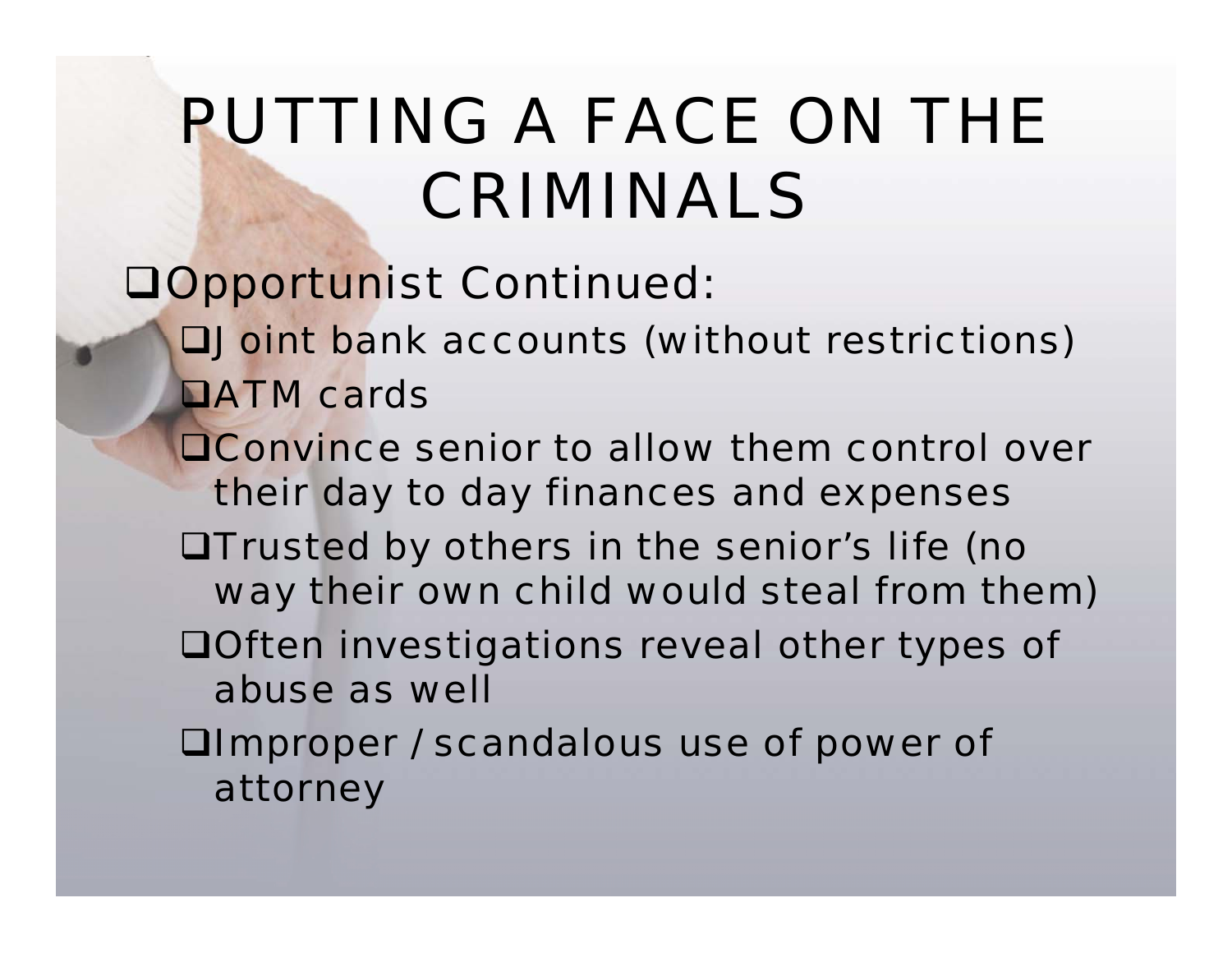#### ENFORCEMENT CHALLENGES

- **VICTIM**
- **Embarrassment**
- **Denial**
- **Scared and/or intimidated**
- **Fear of being abandoned or alone**
- **Feels obligated to help caregivers or family members**
- **Will not report or prosecute family or friends**
- **Can refuse our help**
- **Only court can intervene and rule person incompetent**
- **Perpetrator**
- **Has trust and control over victim**
- **Isolates the victim from friends, family, and other concerned parties**
- **Speaks on behalf of and for the senior on all pertinent matters**
- **Prevents the senior from consulting with others on important financial matters**
- **Reluctance of other family members to get involved**
- **Lack of training for involved professionals**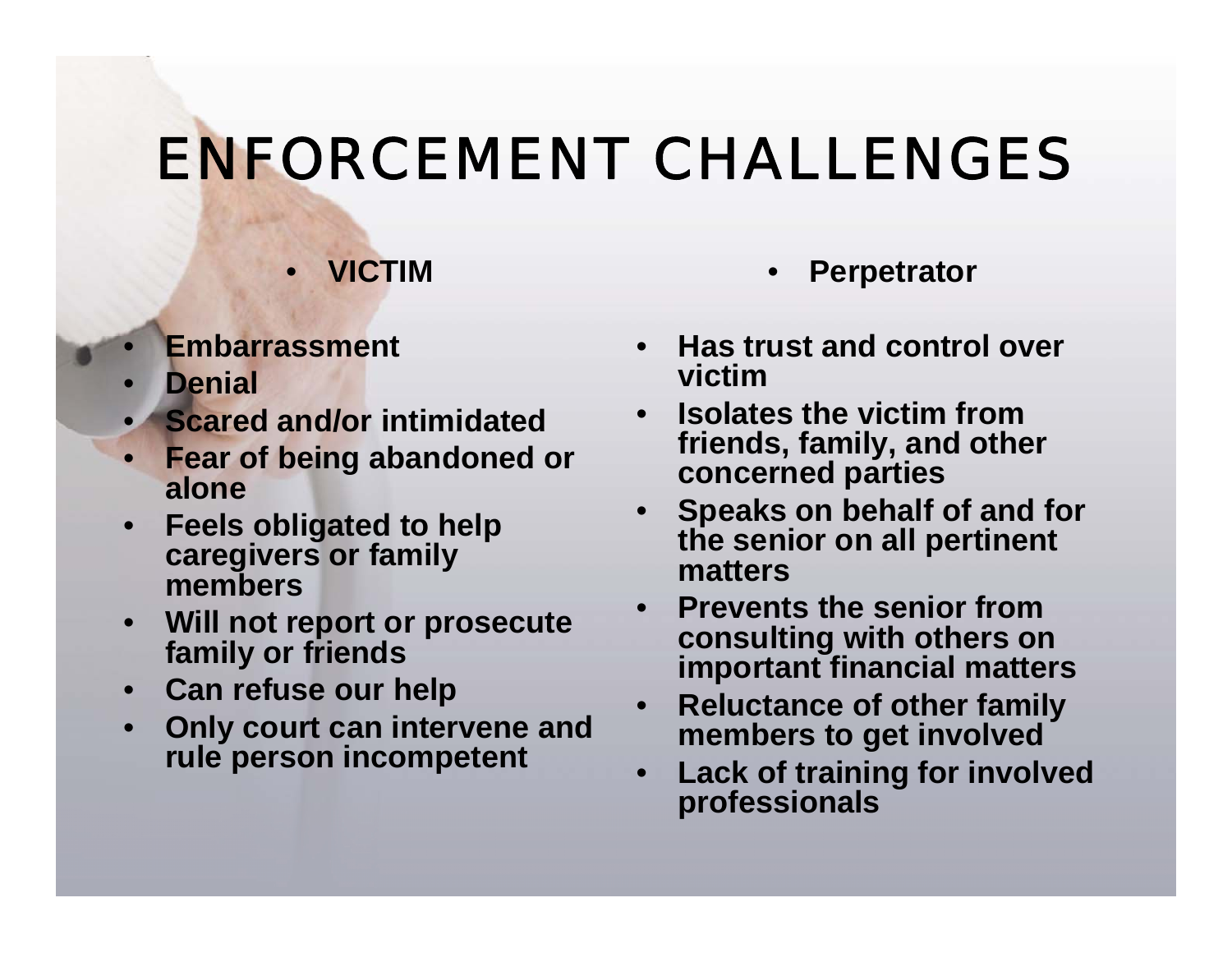- Knowledge is power, talk to health officials, doctors, lawyers, law enforcement
- Report all suspected abuse
- Reach out for help in the community
- Get all of your financial orders in place long before it is too late
- Talk to banking officials about protecting your assets or putting restrictions on your joint accounts or DO NOT do them at all
- Make your intentions clear: what is the intent of the joint account, can that person make withdrawals, how much, require two signatures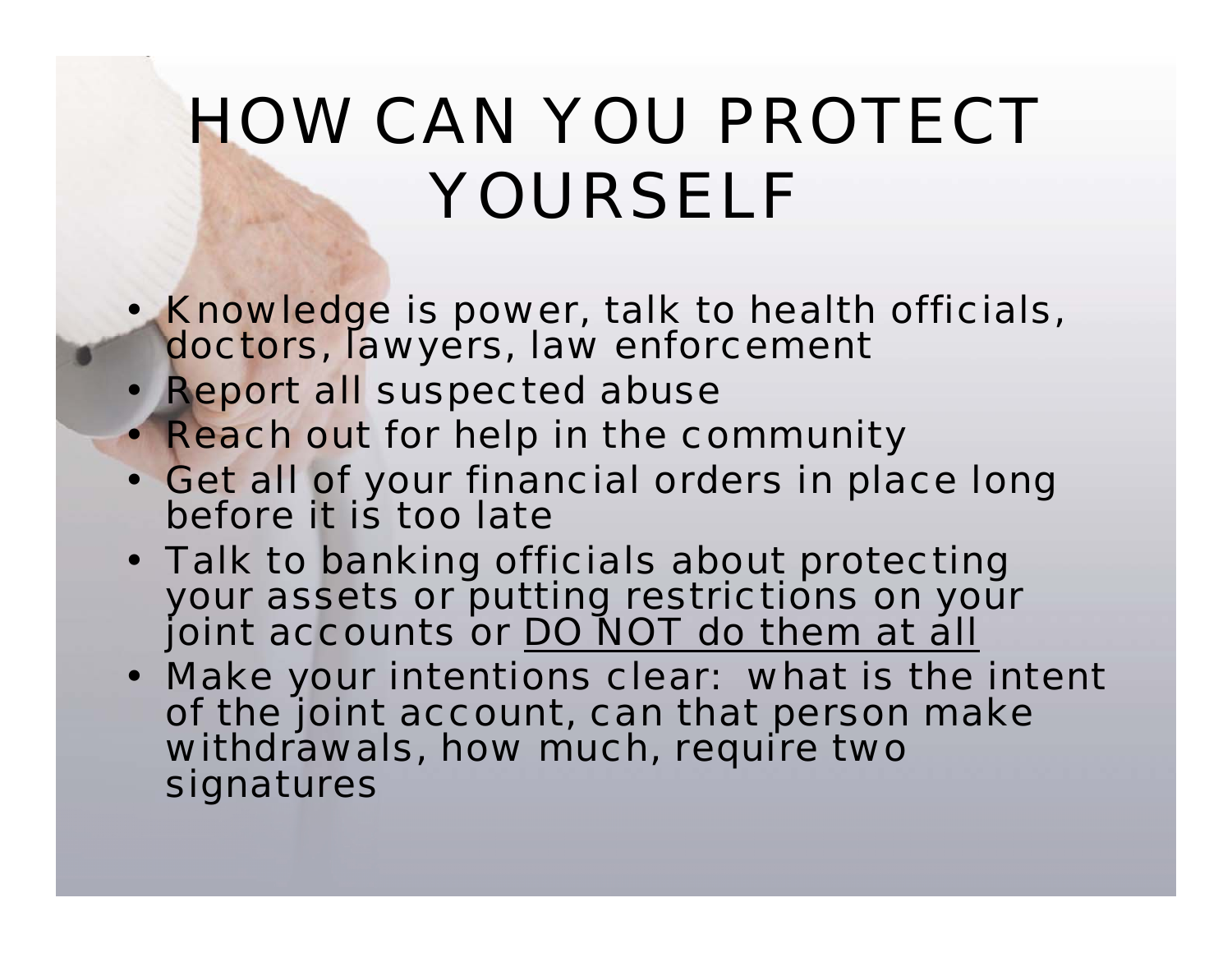- Track and check your credit
- Limit your credit cards
	- Shred all bills and financial statements
	- Research Conservator / Guardian options
		- Conservator = handles finances and assets
		- Guardian = makes medical, housing, and personal decisions for incapacitated individuals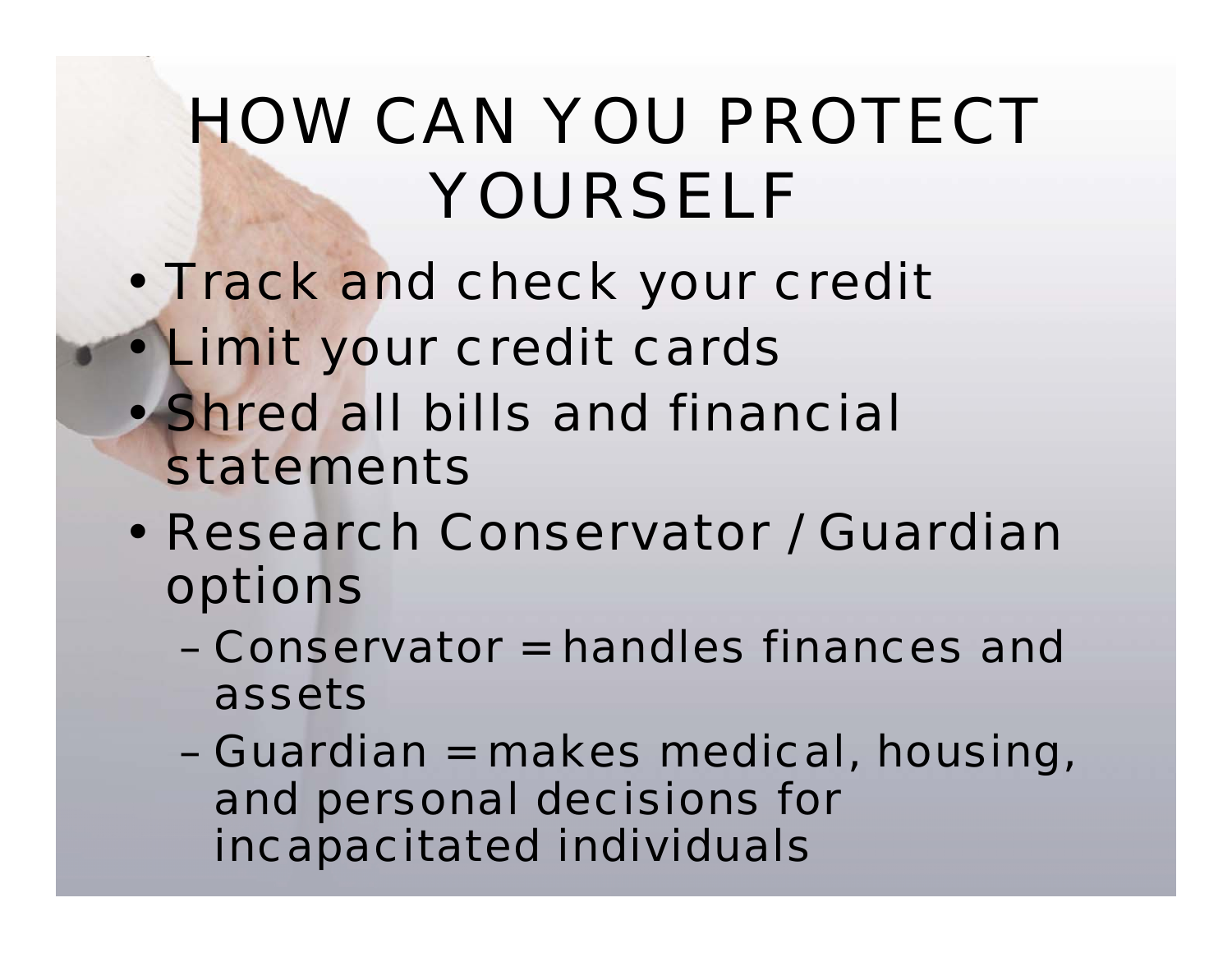- Do not isolate yourself from extended family and friends
- Stay involved with church or other social groups
- Do not become dependant on one individual (easier said than done)
- Do not tolerate any type of abuse; you deserve to live and die with dignity
- Do not let fear of being alone overcome your need to be safe and healthy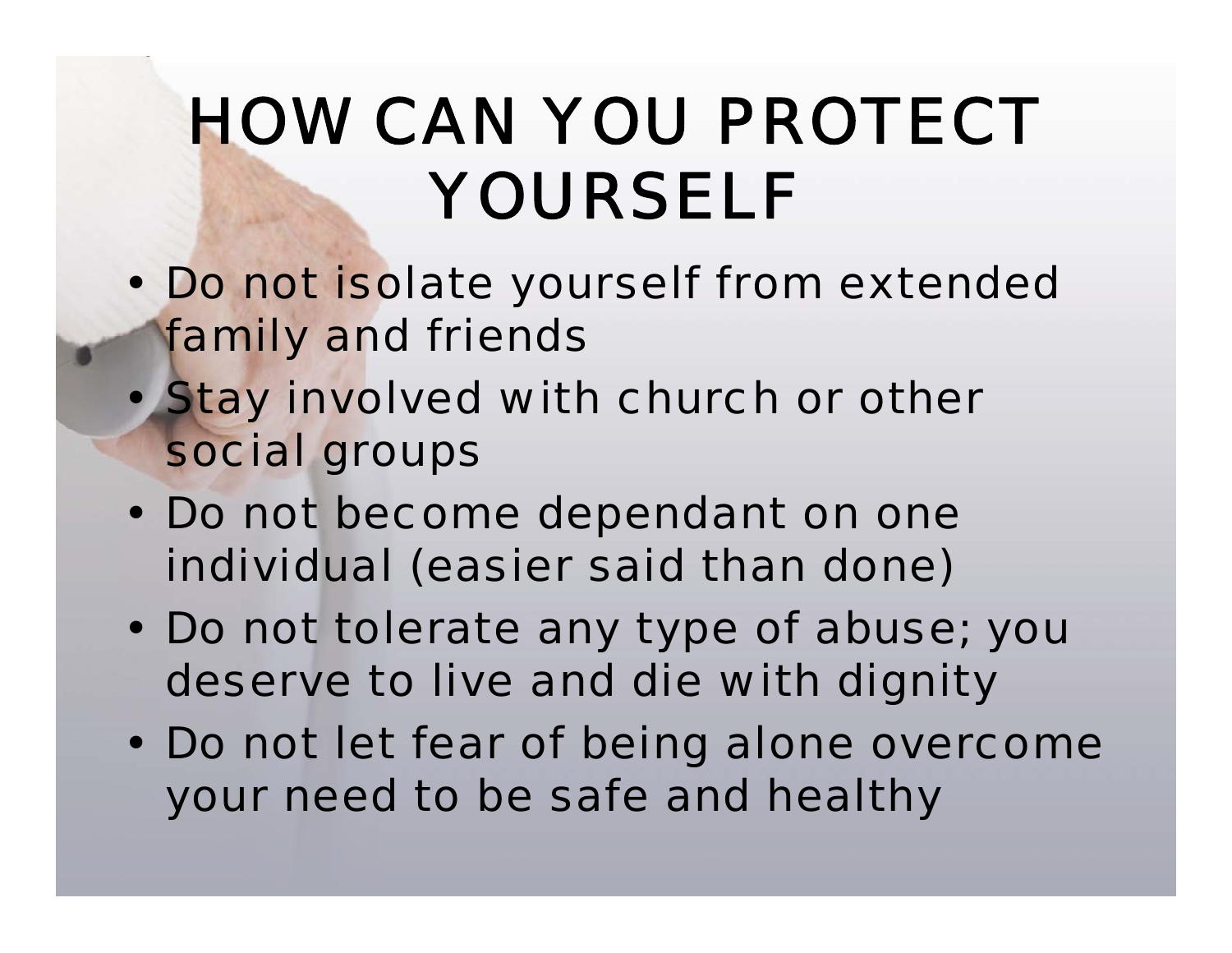- Resources Available
- Adult Protective Services
	- (877) 963-6006
- Michigan's Vulnerable Adult Helpline – (800) 996-6228

• Wayne County Neighborhood Legal Services (TSA funded) Elder Law & Advocacy Center 12121 Hemingway Redford Township, MI 48239 (313) 937-8291